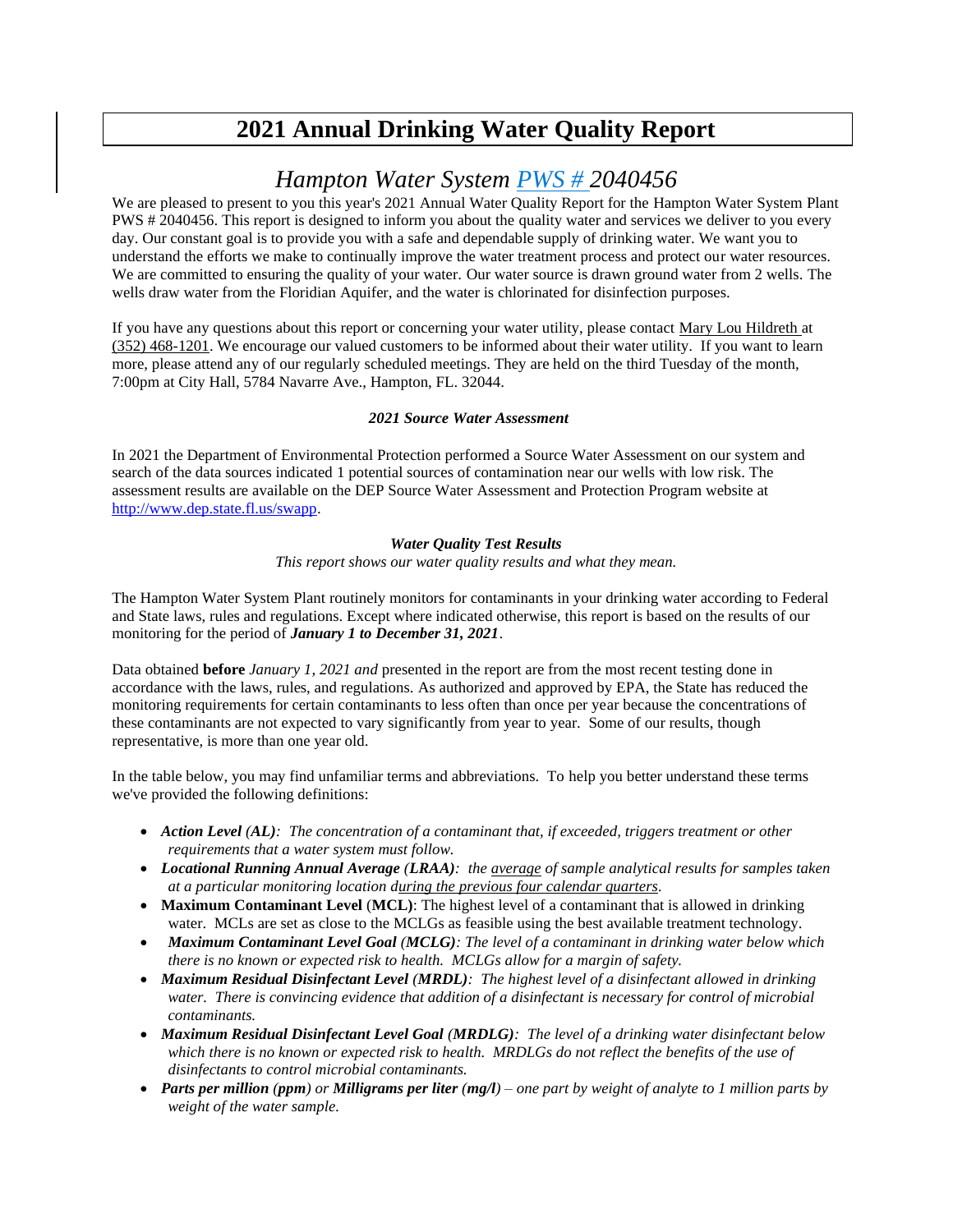- *Parts per billion (ppb) or Micrograms per liter (µg/l) – one part by weight of analyte to 1 billion parts by weight of the water sample.*
- *Picocurie per liter (pCi/L) - measure of the radioactivity in water.*
- *Parts per trillion (ppt) or nanograms per liter (nanograms/l) - one part by weight of analyte to 1 trillion parts by weight of the water sample.*
- *ND - means not detected and indicates that the substance was not found by laboratory analysis.*

| Contaminant<br>and Unit of<br><b>Measurement</b> | -<br>Dates of<br>sampling<br>(mo/yr) | <b>MCL</b><br><b>Violation</b><br>Y/N | <b>Level Detected</b> | <b>Range of</b><br><b>Results</b> | <b>MCLG</b> | <b>MCL</b> | <b>Likely Source of</b><br><b>Contamination</b>                                                                    |
|--------------------------------------------------|--------------------------------------|---------------------------------------|-----------------------|-----------------------------------|-------------|------------|--------------------------------------------------------------------------------------------------------------------|
| Arsenic (ppb)                                    | 9/2021                               | N                                     | 1.5                   | 1.5                               | $\theta$    | 10         | Erosion of natural<br>deposits; runoff from<br>orchards; runoff from<br>glass and electronics<br>production wastes |
| Nickel (ppb)                                     | 9/2021                               | N                                     | 13                    | 13                                | N/A         | 100        | Pollution from mining<br>and refining<br>operations. Natural<br>occurrence in soil                                 |
| Selenium<br>(ppb)                                | 9/2021                               | N                                     | 2.3                   | 2.3                               | 50          | 50         | Discharge from<br>petroleum and metal<br>refineries; erosion of<br>natural deposits;<br>discharge from mines       |
| Sodium (ppm)                                     | 9/2021                               | N                                     | 5.8                   | 5.8                               | N/A         | 160        | Saltwater intrusion,<br>leaching from soil                                                                         |

#### **Inorganic Contaminants**

Results in the Level Detected column for inorganic contaminants are the highest average at any of the sampling points or the highest detected level at any sampling point, depending on the sampling frequency.

#### **Radioactive Contaminants**

| Contaminant<br>and Unit of<br><b>Measurement</b> | Dates of<br>sampling<br>(mo/vr) | <b>MCL</b><br>Violation<br>Y/N | <b>Level Detected</b> | Range of<br><b>Results</b> | MCLG | <b>MCL</b> | <b>Likely Source of</b><br>Contamination |
|--------------------------------------------------|---------------------------------|--------------------------------|-----------------------|----------------------------|------|------------|------------------------------------------|
| Uranium<br>$(\mu g/L)$                           | 9/2021                          |                                | 0.49                  | 0.49                       |      | 30         | Erosion of natural<br>deposits           |

Results in the Level Detected column for radioactive contaminants are the highest average at any of the sampling points or the highest detected level at any sampling point, depending on the sampling frequency.

### **Synthetic Organic Contaminants including Pesticides and Herbicides**

| <b>Contaminant and Unit of</b><br><b>Measurement</b> | Dates of<br>sampling<br>(mo/yr) | MCL<br><b>Violation Y/N</b> | Level<br><b>Detected</b> | Range of<br><b>Results</b> | <b>MCLG</b> | <b>MCL</b> | <b>Likely Source of</b><br><b>Contamination</b>                           |
|------------------------------------------------------|---------------------------------|-----------------------------|--------------------------|----------------------------|-------------|------------|---------------------------------------------------------------------------|
| Benzo(a)pyrene (PAH)<br>(nanograms/l)                | 9/2021<br>12/2016               | N                           | ND                       | $ND - 0.048$               |             | 200        | Leaching from linings<br>of water storage tanks<br>and distribution lines |

Results in the Level Detected column for synthetic organic contaminants are the highest average at any of the sampling points or the highest detected level at any sampling point, depending on the sampling frequency.

### **Stage 1 Disinfectants and Disinfection By-products**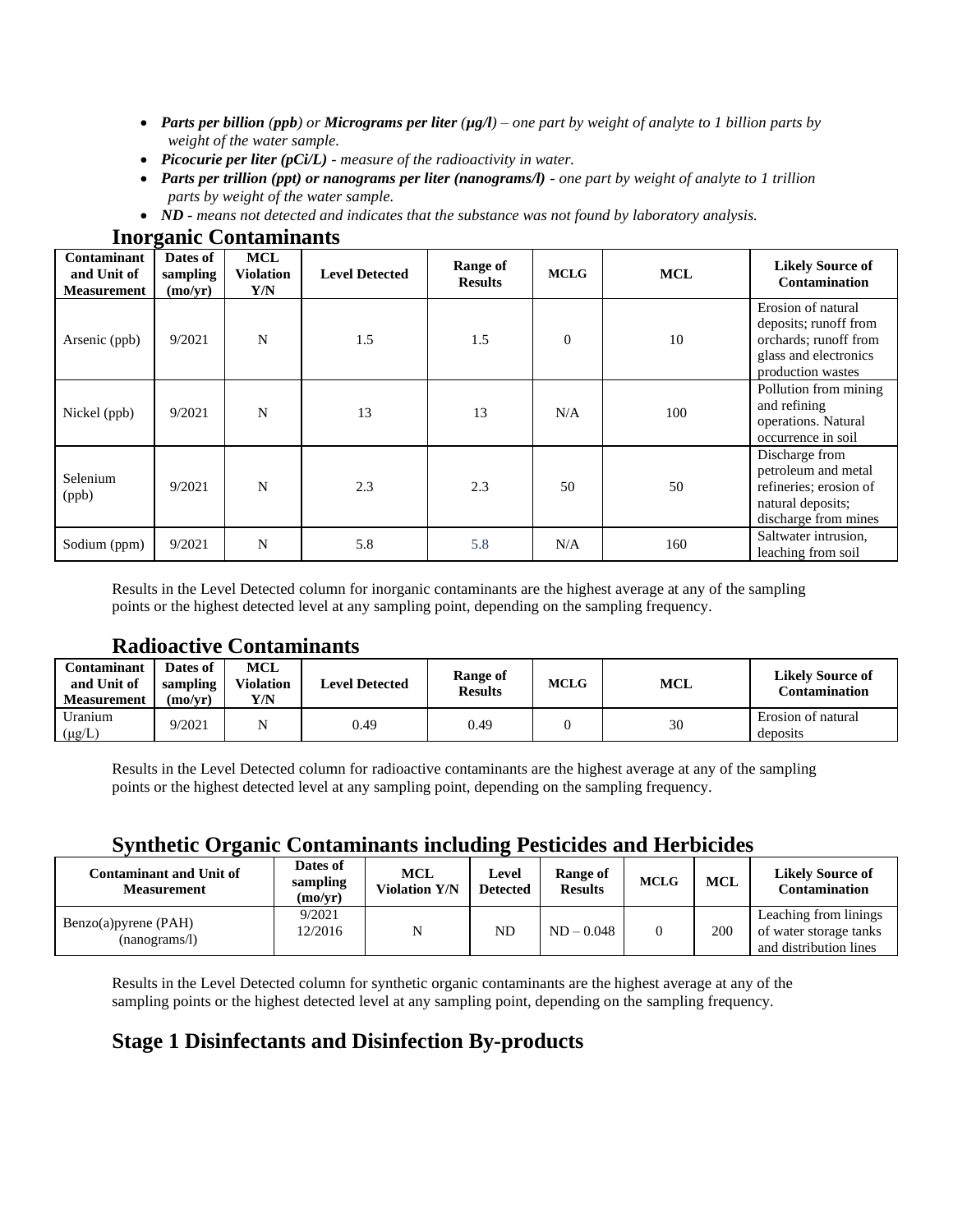| <b>Disinfectant</b><br>or<br>Contaminant<br>and Unit of<br><b>Measurement</b> | Dates of<br>sampling<br>$\rm (mo/yr)$ | <b>MCL</b> or<br><b>MRDL</b><br>Violation<br>Y/N | <b>Level Detected</b> | Range of<br><b>Results</b> | MCLG or<br><b>MRDLG</b> | <b>MCL or MRDL</b> | <b>Likely Source of</b><br><b>Contamination</b> |
|-------------------------------------------------------------------------------|---------------------------------------|--------------------------------------------------|-----------------------|----------------------------|-------------------------|--------------------|-------------------------------------------------|
| Chlorine<br>(ppm)                                                             | $01/2021 -$<br>12/2021                | N                                                | 0.73                  | $0.3 - 1.4$                | MRDLG<br>$=4$           | $MRDL = 4.0$       | Water additive used to<br>control microbes      |

For chlorine, the level detected is the highest running annual average (RAA), computed quarterly, of monthly averages of all samples collected. The range of results is the range of results of all the individual samples collected during the past year.

### **Stage 2 Disinfectants and Disinfection By-Products**

| Contaminant<br>and Unit of<br>Measurement  | Dates of<br>sampling<br>(mo/vr) | <b>MCL Violation</b><br>(Y/N) | <b>Level Detected</b> | <b>Range of Results</b> | <b>MCLG</b> | <b>MCL</b> | <b>Likely Source of</b><br><b>Contamination</b> |
|--------------------------------------------|---------------------------------|-------------------------------|-----------------------|-------------------------|-------------|------------|-------------------------------------------------|
| Haloacetic Acids<br>$(HAA5)$ (ppb)         | 7/2021                          | N                             | 1.62                  | 1.62                    | N/A         | 60         | By-product of drinking<br>water disinfection    |
| Total<br>Trihalomethanes<br>$(TTHM)$ (ppb) | 7/2021                          | N                             | 3.76                  | 3.76                    | N/A         | 80         | By-product of drinking<br>water disinfection    |

### **Lead and Copper (Tap Water)**

| Contaminant<br>and Unit of<br><b>Measurement</b> | Dates of<br>sampling<br>(mo/yr) | <b>AL Exceeded</b><br>(Y/N) | 90 <sup>th</sup> Percentile<br><b>Result</b> | No. of sampling<br>sites exceeding the<br>AL | <b>MCLG</b> | AL<br>(Action<br>Level) | <b>Likely Source of</b><br><b>Contamination</b>                                                                    |
|--------------------------------------------------|---------------------------------|-----------------------------|----------------------------------------------|----------------------------------------------|-------------|-------------------------|--------------------------------------------------------------------------------------------------------------------|
| Copper (tap<br>water) (ppm)                      | 12/2021                         | N                           | 0.4665                                       |                                              | 1.3         | 1.3                     | Corrosion of household<br>plumbing systems;<br>erosion of natural<br>deposits; leaching from<br>wood preservatives |
| Lead (tap<br>water) (ppb)                        | 12/2021                         | v                           | 20                                           |                                              | $\Omega$    | 15                      | Corrosion of household<br>plumbing systems;<br>erosion of natural<br>deposits                                      |

We constantly monitor for various contaminants in the water supply to meet all regulatory requirements. This includes monitoring for lead at customers' taps. In December 2021, lead levels at 1 out of the 5 taps sampled exceeded the action level (AL) of 15 parts per billion (ppb). The 90<sup>th</sup> percentile result and the number of sampling sites exceeding the AL is shown in the test results table. Because the 90<sup>th</sup> percentile result exceeded the AL, the system exceeded the AL. The AL exceeded was not a violation but rather a trigger for additional steps the system must take. Our system complied with, or is in the process of complying with, all required follow-up to this exceedance. This includes the attached public education notice that was distributed to all customers on February 8, 2022.

In the June – September 2021 monitoring period, we failed to complete required sampling for tap water lead and copper on time and therefore were in violation of monitoring and reporting requirements. Because we failed to collect lead and copper during this time, we do not know whether the contaminants were present in your drinking water at this time and were unable to tell you if your health was at risk. We completed lead and copper sampling in the monitoring period from July 1 – December 31, 2021. During this monitoring period, five out of the ten required sample sites were not specified on our Lead and Copper Tap Sampling Plan, and therefore, were not counted. This caused a monitoring violation for insufficient samples during this monitoring period.

If present, elevated levels of lead can cause serious health problems, especially for pregnant women and young children. Lead in drinking water is primarily from materials and components associated with service lines and home plumbing. The Hampton Water System Plant is responsible for providing high quality drinking water but cannot control the variety of materials used in plumbing components. When your water has been sitting for several hours,